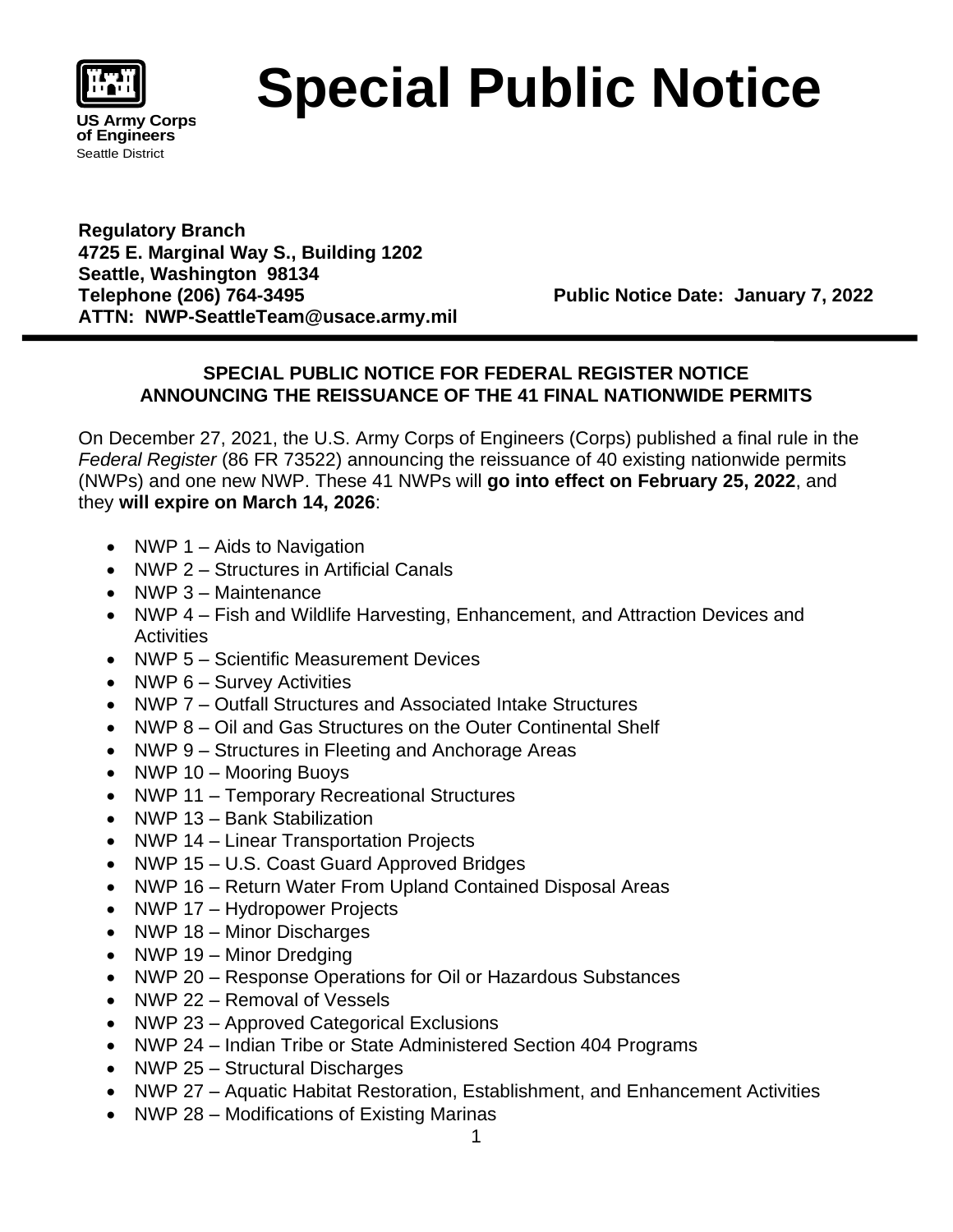- NWP 30 Moist Soil Management for Wildlife
- NWP 31 Maintenance of Existing Flood Control Facilities
- NWP 32 Completed Enforcement Actions
- NWP 33 Temporary Construction, Access, and Dewatering
- NWP 34 Cranberry Production Activities
- NWP 35 Maintenance Dredging of Existing Basins
- NWP 36 Boat Ramps
- NWP 37 Emergency Watershed Protection and Rehabilitation
- NWP 38 Cleanup of Hazardous and Toxic Waste
- NWP 41 Reshaping Existing Drainage Ditches
- NWP 45 Repair of Uplands Damaged by Discrete Events
- NWP 46 Discharges in Ditches
- NWP 49 Coal Remining Activities
- NWP 53 Removal of Low-Head Dams
- NWP 54 Living Shorelines
- NWP 59 Water Reclamation and Reuse Facilities

The new NWP 59 authorizes discharges of dredged or fill material into waters of the United States for the construction, expansion, and maintenance of water reclamation and reuse facilities.

The Corps has also issued final decision documents for these new and reissued NWPs. These final decision documents are available at www.regulations.gov at docket number COE-2020-0002.

The 40 existing NWPs published in the December 27, 2021, final rule replace the 2017 versions of these NWPs. The 2017 versions of NWPs 1, 2, 3, 4, 5, 6, 7, 8, 9, 10, 11, 13, 14, 15, 16, 17, 18, 19, 20, 22, 23, 24, 25, 27, 28, 30, 31, 32, 33, 34, 35, 36, 37, 38, 41, 45, 46, 49, 53, and 54 expire on February 24, 2022.

The NWP general conditions and definitions that were issued in the final rule that was published in the January 13, 2021, issue of the *Federal Register* (86 FR 2744) apply to the 40 reissued NWPs and the new NWP 59 that were published in the *Federal Register* on December 27, 2021.

With the publication of this *Federal Register* notice, Corps divisions will begin finalizing regional conditions for these 41 NWPs. Division Engineers will prepare supplemental documentation to address decisions concerning the addition of regional conditions to the 41 NWPs. Regional conditions will provide additional protection for the aquatic environment and will help ensure that the NWPs authorize only those activities that have no more than minimal adverse environmental effects. Regional conditions will help ensure protection of high value waters within Seattle District.

Corps divisions and districts will also begin determining which conditions for water quality